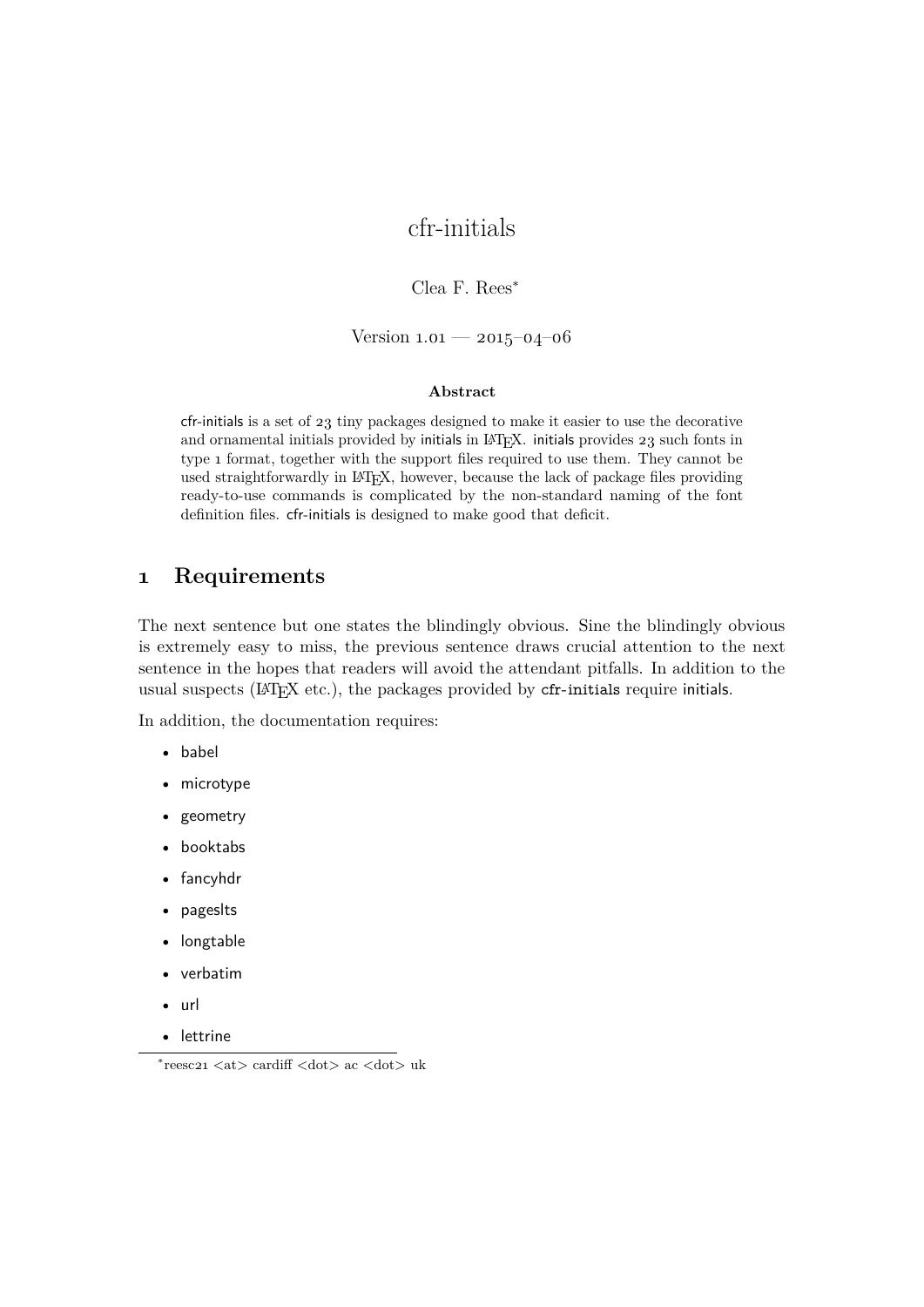## **2 Using the fonts**

To access the fonts, you simply load the relevant package in your preamble. For example:

#### \usepackage{Zallman}

Each package provides two new commands. The first is a font *switch*. It switches to the relevant set of initials until the end of the group, or until another command switches to a different family. You will rarely wish to use these commands directly but they are useful in the definitions of macros. For example, these are the commands you will need if using the fonts with the lettrine package. (See section 3 for examples.)

The second takes a single, mandatory argument and typesets that argument in the appropriate font.

| Family    | Package         | Switch                 | Command            | ABC                                          | abc                                      |
|-----------|-----------------|------------------------|--------------------|----------------------------------------------|------------------------------------------|
| Acorn     | Acorn           | \Acornfamily           | \acorn{}           | <b>ABC</b>                                   | <b>ABC</b>                               |
| AnnSton   | AnnSton         | \AnnStonfamily         | \astone{}          | ABC                                          | ABC                                      |
| ArtNouv   | ArtNouv         | \ArtNouvfamily         | \artnouv{}         | abc                                          |                                          |
| ArtNouvc  | ArtNouvc        | \ArtNouvcfamily        | \artnouvc{}        | abc,                                         | <b>ABC</b>                               |
| Carrickc  | Carrickc        | \Carrickcfamily        | \carr{}            | <b>RBC</b>                                   | fib (3                                   |
| Eichenla  | Eichenla        | \Eichenlafamily        | \eichen{}          | 有限圈                                          | 流形区                                      |
| Eileen    | Eileen          | \Eileenfamily          | \eileen{}          | <b>ABC</b>                                   | <b>ABC</b>                               |
| EileenBl  | EileenBl        | \EileenBlfamily        | \eileenbl{}        | 亮形色                                          | 亮形性                                      |
| Elzevier  | Elzevier        | \Elzevier              | $\left\{ \right\}$ | 女孩儿                                          | 如我您                                      |
| GotIn     | Gotln           | \GotInfamily           | \gotin{}           | 面包心                                          |                                          |
| GoudyIn   | GoudyIn         | \GoudyInfamily         | \goudyin{}         | ABC                                          |                                          |
| Kinigcap  | Kinigcap        | \Kinigcapfamily        | \kinig{}           | FER                                          | FBC                                      |
| Konanur   | Konanur         | \Konanurfamily         | \konanur{}         |                                              | $\boxplus\boxtimes$                      |
| Kramer    | Kramer          | \Kramerfamily          | \kramer{}          | FRC                                          | <b>ABC</b>                               |
| MorrisIn  | Morrisln        | \MorrisInfamily        | \morrisin{}        | 有限区                                          | 86 C                                     |
| Nouveaud  | Nouveaud        | \Nouveaudfamily        | \nouvd{}           | $\blacksquare$ $\blacksquare$ $\blacksquare$ | $\boxplus$ $\boxtimes$ $\textcircled{1}$ |
| Romantik  | Romantik        | \Romantik              | \romantik{}        | 煮仔健                                          | 亮形像                                      |
| Rothdn    | Rothdn          | \Rothdnfamily          | $\verb \roth $     | ABC                                          | аве                                      |
| Royal     | Royal           | \Royal                 | \royal{}           | ABC                                          |                                          |
| Sanremo   | Sanremo         | \Sanremofamily         | \sanremo{}         | <b>RBC</b>                                   | <b>RBC</b>                               |
| Starburst | Starburst       | \Starburstfamily       | \starburst{}       | ABC                                          | ABC                                      |
| Typocaps  | <b>Typocaps</b> | <b>\Typocapsfamily</b> | \typocap{}         | ABE                                          | ABE                                      |
| Zallman   | Zallman         | \Zallmanfamily         | \zall{}            | <b>ABC</b>                                   | a BC                                     |